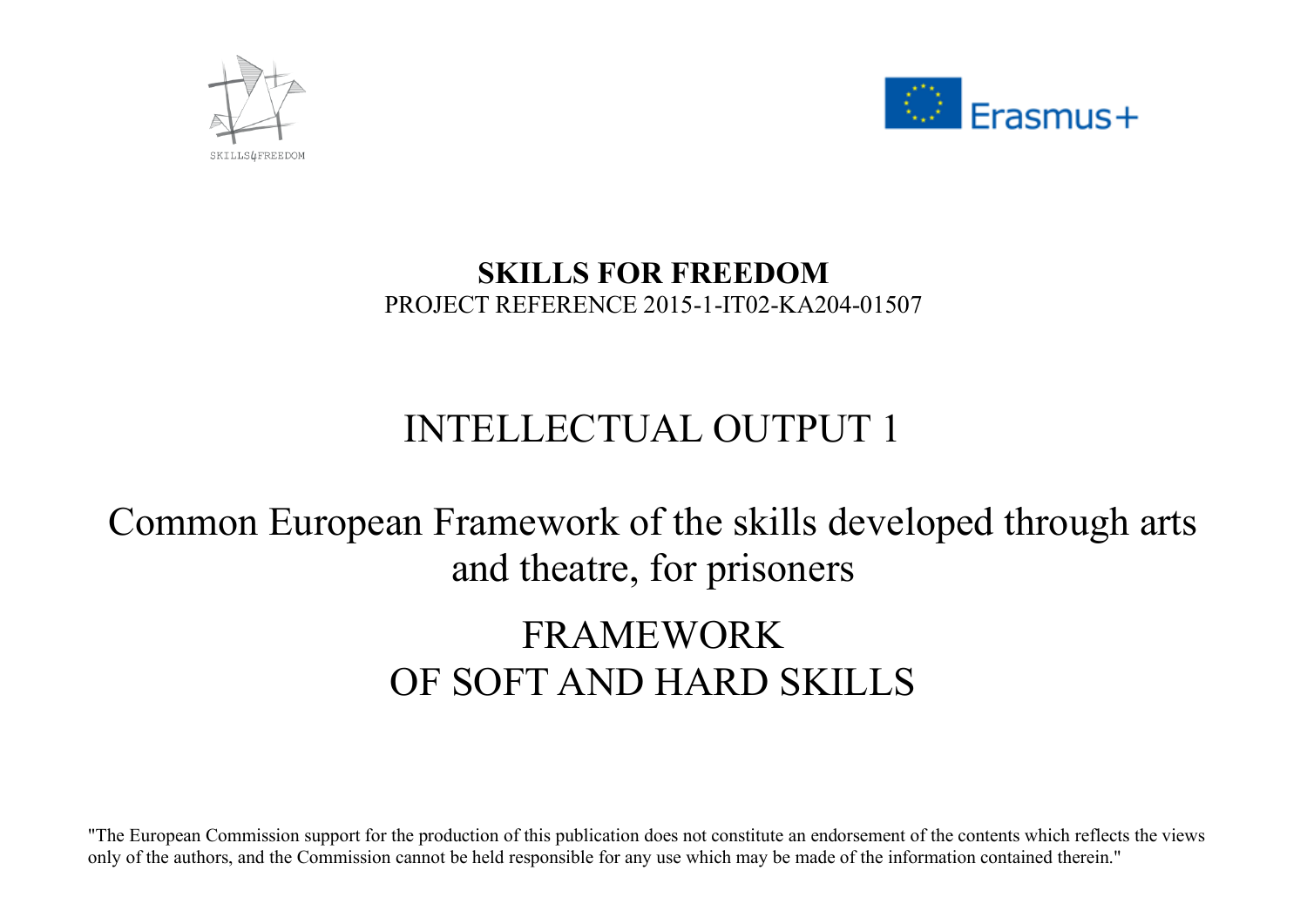



| <b>Profession</b> | <b>Job</b> description                                                                                                                                                                                                                                  | Soft skills                                                                                                                                                                                           | <b>Hard skills</b>                                                                                                                                                                                                                                                                                                                                                                                                                                                                                                                                                                                                                                                                                                                                                             | <b>Formal education</b>                                                                                        | <b>Informal</b>                                                                                                   |
|-------------------|---------------------------------------------------------------------------------------------------------------------------------------------------------------------------------------------------------------------------------------------------------|-------------------------------------------------------------------------------------------------------------------------------------------------------------------------------------------------------|--------------------------------------------------------------------------------------------------------------------------------------------------------------------------------------------------------------------------------------------------------------------------------------------------------------------------------------------------------------------------------------------------------------------------------------------------------------------------------------------------------------------------------------------------------------------------------------------------------------------------------------------------------------------------------------------------------------------------------------------------------------------------------|----------------------------------------------------------------------------------------------------------------|-------------------------------------------------------------------------------------------------------------------|
|                   |                                                                                                                                                                                                                                                         |                                                                                                                                                                                                       |                                                                                                                                                                                                                                                                                                                                                                                                                                                                                                                                                                                                                                                                                                                                                                                |                                                                                                                | education                                                                                                         |
| Artist (painter)  | Falls into the category<br>under the collective<br>term "fine arts". An<br>artist uses paint to<br>create graphic material<br>and lettering to be used<br>for title, background,<br>screen advertising,<br>commercial logo and<br>other visual layouts. | -critical thinking ***<br>-sensitivity to details, precision<br>****<br>-motivation **<br>-patience ***<br>-problem solving***<br>-maintaining positive attitude **<br>-effective time management *** | -the ability to draw in a realistic<br>manner***<br>-knows the principle of constructive<br>drawing (using symmetry,<br>perspective lines, proportion lines)<br>***<br>- ability to draw from life **<br>-ability to judge distance,<br>understanding of perspective, think<br>three-dimensionally***<br>-when drawing human figures, he<br>must have the knowledge of human<br>anatomy, the proportions of the<br>human head and body***<br>-the ability to draw from memory<br>and imagination ***<br>-knowledge of materials and how to<br>use them skillfully ***<br>- must have composition skills (know<br>how to arrange visual elements in a<br>work of art) ***<br>-must have the skill to work with<br>colour, especially with reference to<br>multicolour works *** | -joining formal<br>courses;<br>-entering the<br>Drawing Academy;<br>- joining accredited<br>online Art Schools | -watching online<br>tutorials;<br>- studying art<br>online;<br>-watching<br>programs online;<br>- online webinars |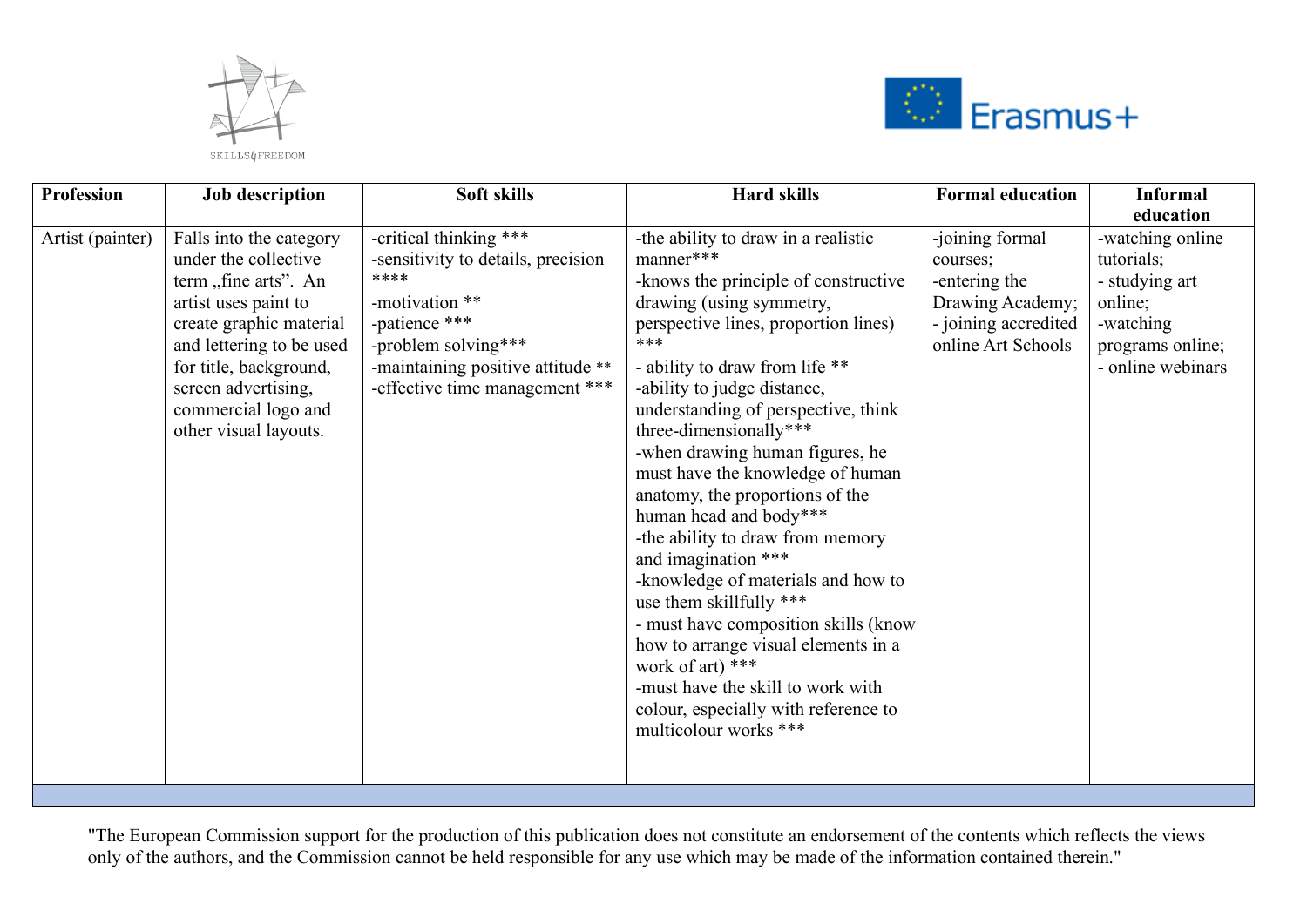



| Actor     | An actor communicates<br>a character of situations<br>to an audience through                                                                                                                                                                                                                        | -active listening ***<br>-collaboration ***<br>-empathy ***                                                                                                                                                                                                                                    | -know how to prepare for and<br>perform at auditions and casting<br>sessions ***                                                                                                                                                                                                                                                                                                                                                                                                         | -full-time acting<br>academies offer<br>training in drama,                                                                                                                       | -watching drama;<br>-watching online<br>tutorials;                                             |
|-----------|-----------------------------------------------------------------------------------------------------------------------------------------------------------------------------------------------------------------------------------------------------------------------------------------------------|------------------------------------------------------------------------------------------------------------------------------------------------------------------------------------------------------------------------------------------------------------------------------------------------|------------------------------------------------------------------------------------------------------------------------------------------------------------------------------------------------------------------------------------------------------------------------------------------------------------------------------------------------------------------------------------------------------------------------------------------------------------------------------------------|----------------------------------------------------------------------------------------------------------------------------------------------------------------------------------|------------------------------------------------------------------------------------------------|
|           | speech, body language<br>and movement. It<br>usually involves<br>interpreting the work of<br>a writer, under the<br>supervision and support<br>of a director. Still,<br>some work may require<br>the actor to devise a<br>character or improvise<br>the reactions of a<br>character to a situation. | -flexibility ***<br>- knowledge of foreign language<br>$***$<br>-constructive criticism ***<br>-motivation ***<br>-humour **<br>-patience ***<br>-problem solving ***<br>-maintaining positive attitude<br>***<br>-effective time management ***<br>-be able to deal with stress ***           | -be able to learn new lines at very<br>short notice, to accommodate script<br>changes and cuts ***<br>-be able to assume a different body<br>shape or language ***<br>-have singing and dancing skills ***<br>-have clear diction ***<br>-be able to assume different regional<br>and national accents **<br>-be aware of how his position may be<br>affected by: the types and positions<br>of microphones, cameras, cables,<br>different lighting techniques; the live<br>audience *** | dance and singing;<br>-courses in the<br>media, performing<br>or visual art                                                                                                      | -online webinars.                                                                              |
|           |                                                                                                                                                                                                                                                                                                     |                                                                                                                                                                                                                                                                                                |                                                                                                                                                                                                                                                                                                                                                                                                                                                                                          |                                                                                                                                                                                  |                                                                                                |
| Carpenter | The job entails<br>construction and repair<br>of building structures;<br>installing household<br>items such as cabinets,<br>drywall and siding.                                                                                                                                                     | - critical thinking skills ***<br>- sensitivity to details, precision<br>***<br>- communication (customer<br>relations, service) ***<br>-motivation **<br>-patience ***<br>-problem solving ***<br>-responsibility ***<br>-maintaining positive attitude ***<br>-effective time management *** | -mechanical skills ***<br>- math skills ***<br>- computer skills (using<br>spreadsheets) ***<br>- all the skills related to building,<br>cutting activities ***<br>- knowledge of building codes,<br>blueprint reading ***<br>- ability to organise stores and<br>equipment ***                                                                                                                                                                                                          | - completing<br>formal carpentry<br>programs at<br>technical schools or<br>colleges (offers<br>additional<br>experience in<br>trade);<br>- completing 3-4<br>year apprenticeship | -online tutorial,<br>- online webinar<br>- reading trade-<br>specific books and<br>periodicals |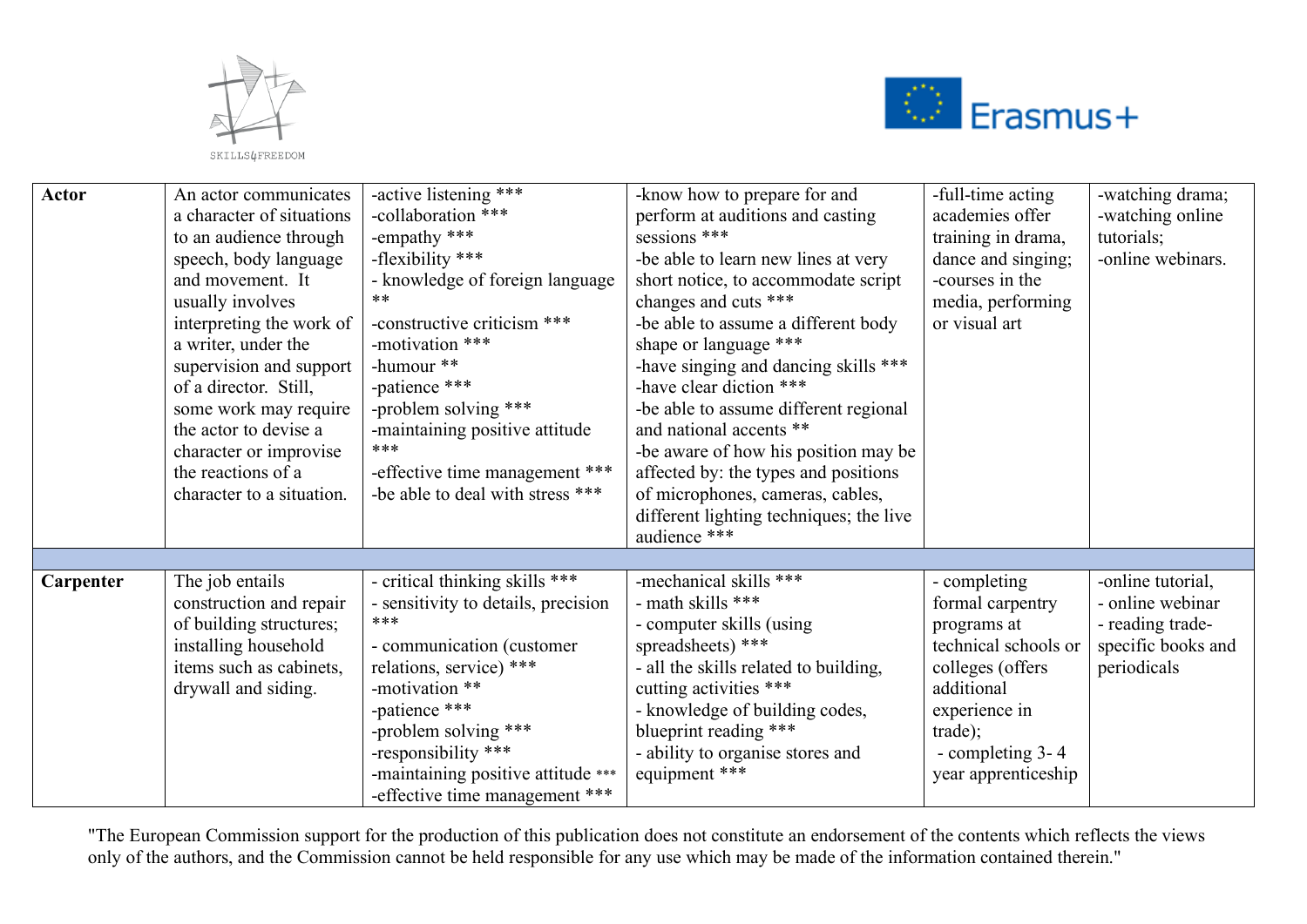



|                                   |                                                                                                                                                                                                                                                                                                                                                 | -team building ***<br>- knowledge of foreign<br>languages may be useful in<br>looking for a job abroad or<br>dealing with foreign language<br>customers ***                                                                                                                                                                                                                    |                                                                                                                                                                                                                      |                                                                                                                                                                                                                                                                |                                                                                                                                                                  |
|-----------------------------------|-------------------------------------------------------------------------------------------------------------------------------------------------------------------------------------------------------------------------------------------------------------------------------------------------------------------------------------------------|--------------------------------------------------------------------------------------------------------------------------------------------------------------------------------------------------------------------------------------------------------------------------------------------------------------------------------------------------------------------------------|----------------------------------------------------------------------------------------------------------------------------------------------------------------------------------------------------------------------|----------------------------------------------------------------------------------------------------------------------------------------------------------------------------------------------------------------------------------------------------------------|------------------------------------------------------------------------------------------------------------------------------------------------------------------|
|                                   |                                                                                                                                                                                                                                                                                                                                                 |                                                                                                                                                                                                                                                                                                                                                                                |                                                                                                                                                                                                                      |                                                                                                                                                                                                                                                                |                                                                                                                                                                  |
| Costume<br>designer               | The costume designer's<br>work helps to define the<br>overall look of theatre<br>productions. They<br>closely work with the<br>Production Designer to<br>make sure the costumes<br>fit in with their overall<br>vision and work with<br>the chose lighting and<br>camera angles. They<br>also collaborate with<br>the hair and make-up<br>team. | -creative thinking ***<br>-imaginative ***<br>-sensitivity to detail ***<br>precision ***<br>-motivation **<br>-patience **<br>-problem solving ***<br>-maintaining positive attitude **<br>-effective time management ***<br>-good communication skills ***<br>-have the confidence to motivate<br>the team ***<br>-is able to work under pressure<br>to strict deadlines *** | -knowledge of costume history $\&$<br>modern fashion ***<br>-have excellent design skills ***<br>-have a wide-ranging cultural<br>knowledge base ***<br>- knowing how to arrange fittings for<br>actors & extras *** | - needs to get a<br>degree or<br>postgraduate<br>qualification in<br>subject such as<br>Costume Design,<br>Fashion, Theatre<br>Design or<br>Performing Arts<br>(Production)<br>-join vocational<br>training in costume<br>for theatre, fil $\&$<br>television; | - reading on<br>costume designing;<br>-learning about<br>historical periods;<br>-watching films,<br>theatrical<br>performances;<br>-watching online<br>tutorials |
|                                   |                                                                                                                                                                                                                                                                                                                                                 |                                                                                                                                                                                                                                                                                                                                                                                |                                                                                                                                                                                                                      |                                                                                                                                                                                                                                                                |                                                                                                                                                                  |
| <b>Theatre</b><br><b>Director</b> | Brings his vision of<br>playwright script to life<br>by leading the cast and<br>crew through the<br>production process. He<br>is involved in the whole                                                                                                                                                                                          | - exceptionally artistic vision<br>and creative skills;<br>-sensitivity to detail ***<br>-passion **<br>- be able to make decisions ***<br>-be able to delegate tasks and                                                                                                                                                                                                      | -extensive up-to-date knowledge of<br>theatre production techniques and<br>equipment ***<br>- knowledge how to work with actors<br>to create a performance ***<br>-get theatre experience by learning                | - complete a theatre<br>(film) production<br>course;<br>- have an MA in<br>theatre or drama<br>directing;                                                                                                                                                      | - training courses<br>and reference<br>books on directing;<br>-online tutorials;<br>-online webinars.<br>-reading specialist                                     |
|                                   | process from the design                                                                                                                                                                                                                                                                                                                         | collaborate with others ***                                                                                                                                                                                                                                                                                                                                                    | about the organisational structure,                                                                                                                                                                                  |                                                                                                                                                                                                                                                                | press on theatre                                                                                                                                                 |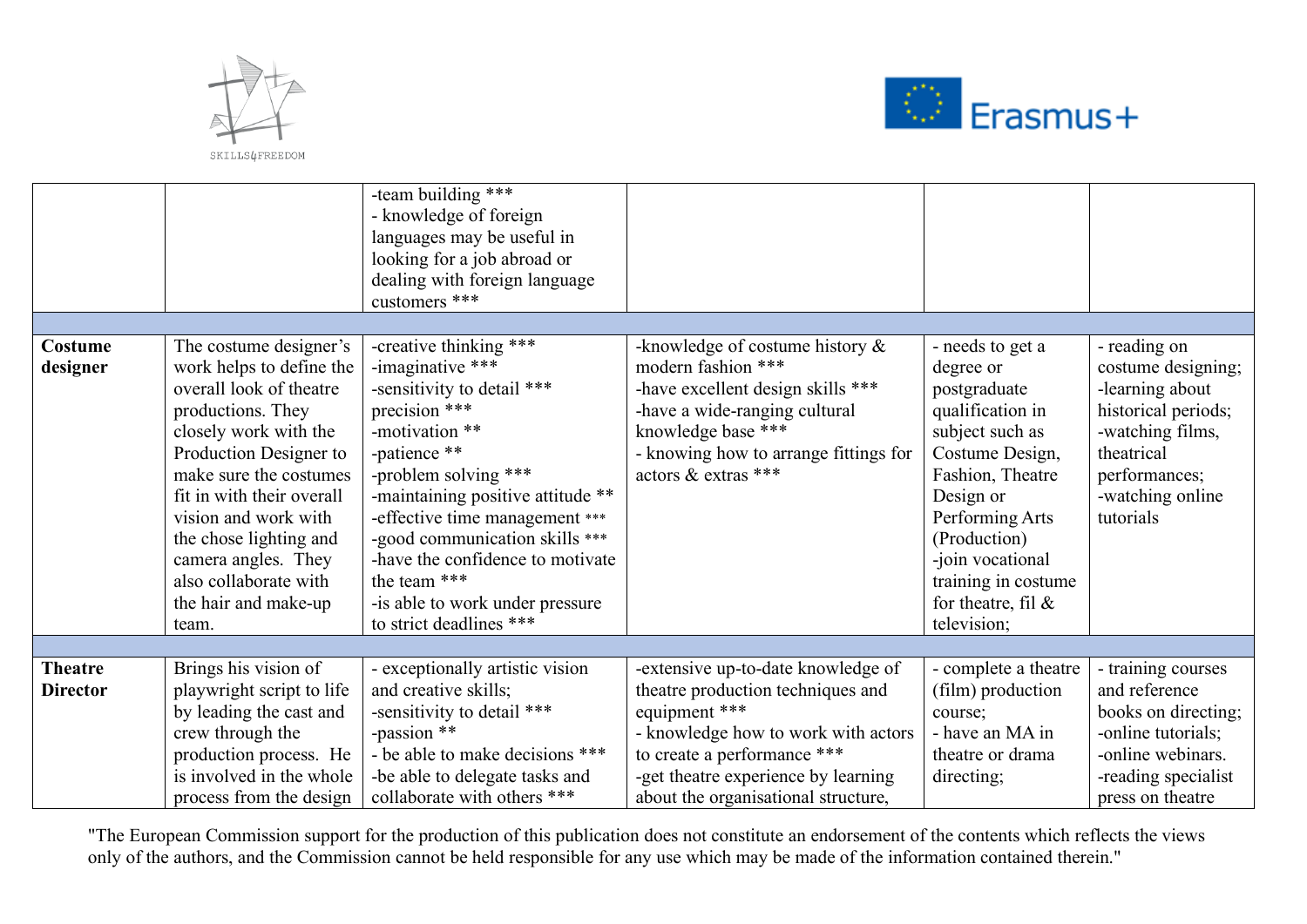



|                     | and pre-production<br>stages to the final<br>performance. He has to<br>be able to coordinate<br>effectively across a<br>range of disciplines and<br>with the additional<br>responsibility of<br>managing production<br>budgets.                                                          | -have excellent communication<br>and interpersonal skills ***<br>-be able to remain calm and<br>think clearly under great<br>pressure ***<br>-have great self-belief **<br>- be determined to succeed ***<br>- know foreign languages **<br>-show dedication and<br>enthusiasm *** | e.g. performing various job roles***                                                                                                                                                       |                                                                                                                                      | productions                                                   |
|---------------------|------------------------------------------------------------------------------------------------------------------------------------------------------------------------------------------------------------------------------------------------------------------------------------------|------------------------------------------------------------------------------------------------------------------------------------------------------------------------------------------------------------------------------------------------------------------------------------|--------------------------------------------------------------------------------------------------------------------------------------------------------------------------------------------|--------------------------------------------------------------------------------------------------------------------------------------|---------------------------------------------------------------|
| <b>Dressmaker</b>   | Dressmakers create<br>made-to-measure<br>clothing such as<br>dresses, skirts, trousers<br>and blouses for their<br>customers. They may<br>also repair garments.<br>They may work for<br>high-street fashion<br>chain or specialist<br>fashion house, theatre,<br>TV and film industries. | -creative thinking ***<br>-sensitivity to detail, precision<br>***<br>-motivation **<br>-patience ***<br>-responsibility ***<br>-negotiating skills ***<br>-multitasking **<br>-maintaining positive attitude **<br>-effective time management ***                                 | -fine motor skills $-$ ability to sew by<br>hand ***<br>-ability to operate and use sewing<br>equipment ***<br>-knowledge of design technique,<br>needlepoint and the metric system<br>*** | - formal courses in<br>dressmaking,<br>fashion and pattern<br>cutting;<br>-online adult<br>education programs<br>in clothing design. | - self-teaching;<br>- online tutorials;<br>- online webinars. |
|                     |                                                                                                                                                                                                                                                                                          |                                                                                                                                                                                                                                                                                    |                                                                                                                                                                                            |                                                                                                                                      |                                                               |
| Light &             | The job entails                                                                                                                                                                                                                                                                          | -enthusiasm and flexibility **                                                                                                                                                                                                                                                     | - ability to organise stores $\&$<br>equipment ***                                                                                                                                         | -Completion of                                                                                                                       | - attending events<br>to network with                         |
| sound<br>technician | producing lighting and<br>sound effects for live                                                                                                                                                                                                                                         | - ability to work flexible $\&$<br>unsociable hours ***                                                                                                                                                                                                                            | - knowledge of the setting-up,                                                                                                                                                             | training or<br>vocational program                                                                                                    | people in the                                                 |
|                     | events such as theatre,                                                                                                                                                                                                                                                                  | -motivation **                                                                                                                                                                                                                                                                     | adjustment and operation of theatre                                                                                                                                                        | in sound                                                                                                                             | industry                                                      |
|                     | concerts, conferences or                                                                                                                                                                                                                                                                 | -maintaining positive attitude **                                                                                                                                                                                                                                                  | sound systems and equipment ***                                                                                                                                                            | technology;                                                                                                                          | - online tutorials;                                           |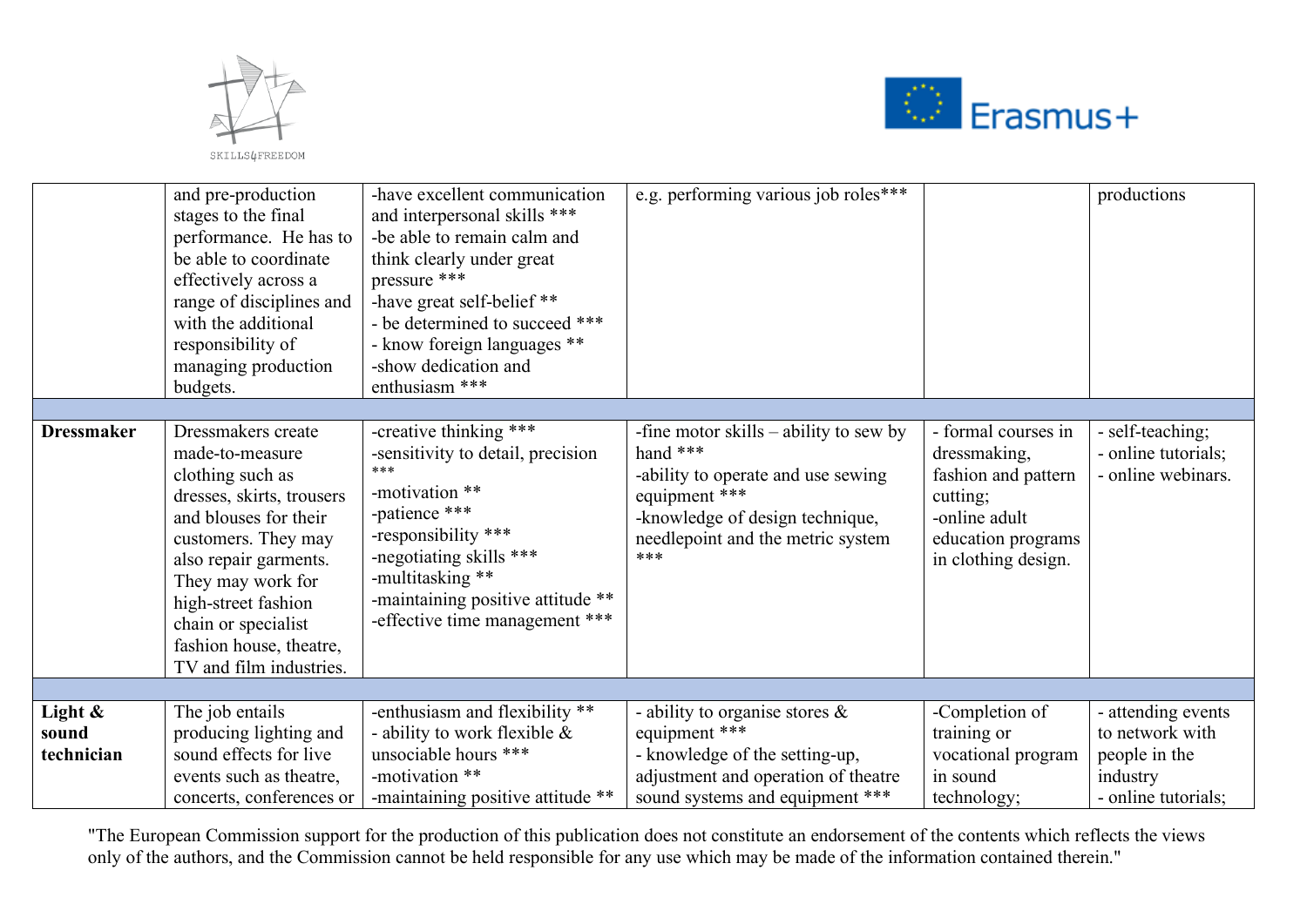



| in film or TV<br>productions.             |                                                                                                                                                                                                                                            | -effective time management ***<br>-the ability to work in a team<br>***<br>-be practical and able to find<br>quick solutions to unexpected<br>problems ***<br>-good communication and<br>people skills ***                                                                                                                                                                                                       | - a technical knowledge of electricity<br>and electronics ***                                                                                                                                                                                                                                                                                                                                                                                                                                                                                                                                       | - Associate's and<br>bachelor's degree<br>in sound and light<br>engineering,<br>broadcasting and<br>technology                                                                                                      | -online webinars                                                                                                                                                                                                                                                                                                                           |
|-------------------------------------------|--------------------------------------------------------------------------------------------------------------------------------------------------------------------------------------------------------------------------------------------|------------------------------------------------------------------------------------------------------------------------------------------------------------------------------------------------------------------------------------------------------------------------------------------------------------------------------------------------------------------------------------------------------------------|-----------------------------------------------------------------------------------------------------------------------------------------------------------------------------------------------------------------------------------------------------------------------------------------------------------------------------------------------------------------------------------------------------------------------------------------------------------------------------------------------------------------------------------------------------------------------------------------------------|---------------------------------------------------------------------------------------------------------------------------------------------------------------------------------------------------------------------|--------------------------------------------------------------------------------------------------------------------------------------------------------------------------------------------------------------------------------------------------------------------------------------------------------------------------------------------|
| <b>Musician</b><br>composer,<br>audience. | A musician is involved<br>in creating/ performing<br>music in variety of<br>genres, such as classical<br>music, rock, pop, jazz<br>or folk. He can be a<br>instrumentalist and/or a<br>singer performing in the<br>studio or before a live | - creativity ***<br>- motivation **<br>- determination **<br>- patience and understanding to<br>deal with criticism and accept<br>rejection **<br>- reliability and flexibility<br>(working long and irregular<br>hours) ***<br>- self-discipline and good time<br>management ***<br>- good communication and<br>interpersonal skills ***<br>- attention to detail ***<br>- knowledge of foreign<br>languages ** | - ability to internalize basic rhythms<br>and pulse ***<br>-ability to read-musical literacy ***<br>- ability to perform with physical<br>ease and technical efficiency ***<br>- ability to hear the notes on the<br>page***<br>- ability to work creatively-<br>improvise, compose, harmonize and<br>play by ear ***<br>- ability to understand basic elements<br>of theory, form harmony ***<br>- ability to respond to the interpretive<br>elements of the composition to<br>express the emotional character of<br>the music ***<br>- ability to conceptualize and transfer<br>musical ideas *** | -completing formal<br>musical education<br>which offers solid<br>musical base,<br>allowing the future<br>musician adapt his<br>skills to different<br>contexts and shape<br>his own<br>professional<br>development. | - learning by<br>acquiring musical<br>skills through<br>interaction with<br>others, such as<br>family, other<br>musicians;<br>- developing<br>independent<br>learning methods<br>through self-<br>teaching<br>techniques;<br>- online tutorials;<br>- online webinars;<br>-copying and<br>exchanging ideas,<br>knowledge and<br>techniques |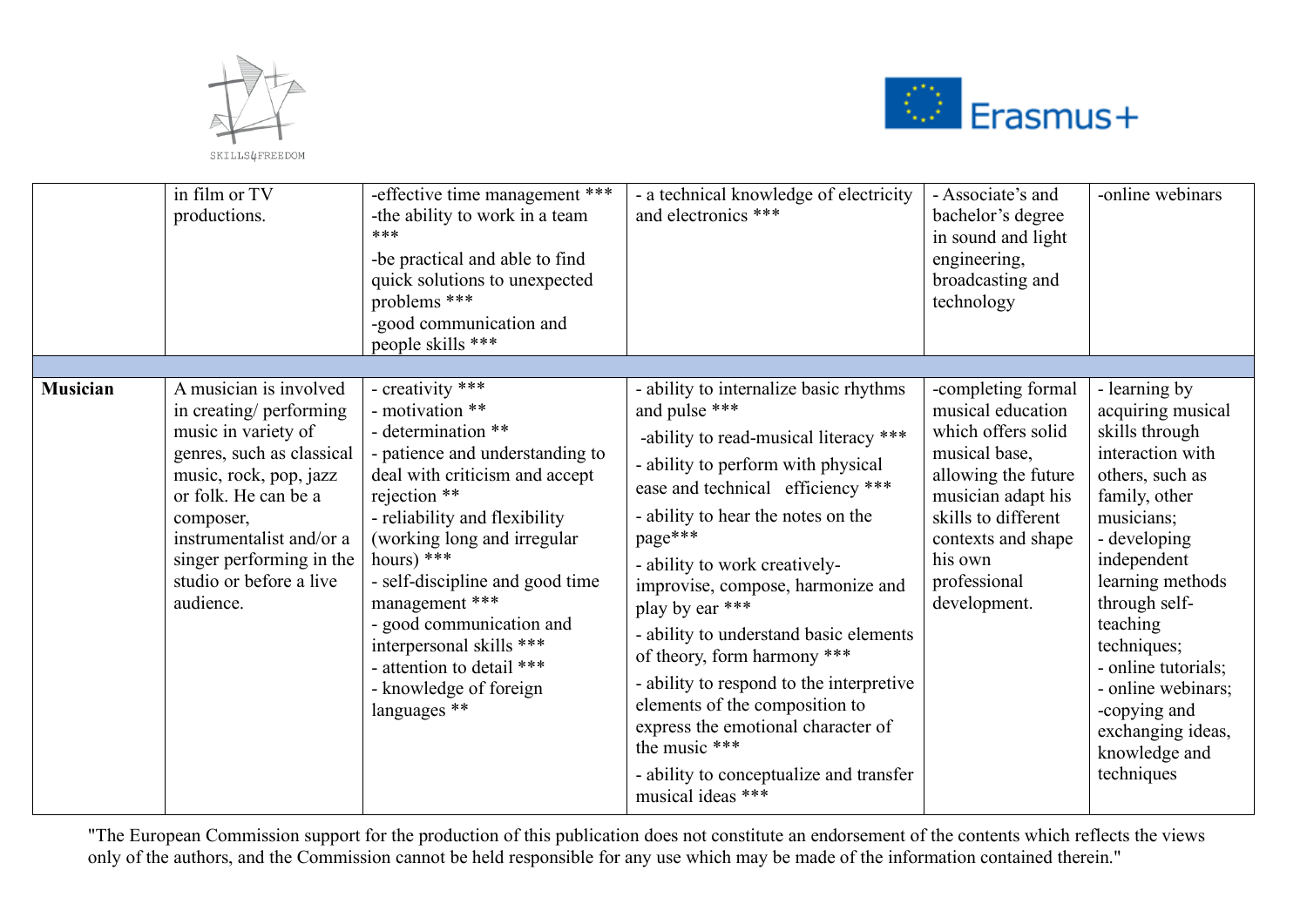



| Photographer | Photographers use their<br>technical expertise,<br>creativity, and<br>composition skills to<br>produce and preserve<br>images that visually tell<br>a story or record an<br>event. | - creative thinking ***<br>- good eye for shape, form and<br>colour ***<br>- sensitivity to detail and<br>precision ***<br>- motivation **<br>- determination **<br>- patience **<br>- responsibility ***<br>- positive attitude **<br>- visual communication **<br>- marketing skills (networking)<br>on social websites) **<br>- time management;<br>-excellent communication skills;<br>- ability to make people relax;<br>- problem solving;<br>- adapting to the situation | - critical skills;<br>- editing skills by practicing with<br>photo-editing software (Adobe<br>Photoshop Lightroom/Creative<br>Suite)<br>- knowledge of how to expose a<br>photograph correctly;<br>- knowledge how to read a<br>histogram;<br>- knowledge how to sharpen an<br>image for a specific print size. | - training in a<br>vocational<br>school/college | - attending<br>workshops;<br>- taking lessons<br>from another<br>photographer;<br>- watching online<br>tutorials;<br>- online webinars. |
|--------------|------------------------------------------------------------------------------------------------------------------------------------------------------------------------------------|---------------------------------------------------------------------------------------------------------------------------------------------------------------------------------------------------------------------------------------------------------------------------------------------------------------------------------------------------------------------------------------------------------------------------------------------------------------------------------|-----------------------------------------------------------------------------------------------------------------------------------------------------------------------------------------------------------------------------------------------------------------------------------------------------------------|-------------------------------------------------|-----------------------------------------------------------------------------------------------------------------------------------------|
|              |                                                                                                                                                                                    |                                                                                                                                                                                                                                                                                                                                                                                                                                                                                 |                                                                                                                                                                                                                                                                                                                 |                                                 |                                                                                                                                         |
| Scriptwriter | Scriptwriter is                                                                                                                                                                    | -creative thinking ***                                                                                                                                                                                                                                                                                                                                                                                                                                                          | -knowledge of the structure and                                                                                                                                                                                                                                                                                 | - formal education                              | -read books and                                                                                                                         |
|              | responsible for creating                                                                                                                                                           | -sensitivity to detail, precision                                                                                                                                                                                                                                                                                                                                                                                                                                               | content of the language, including                                                                                                                                                                                                                                                                              | - Bachelor's                                    | blogs on                                                                                                                                |
|              | characters, crafting                                                                                                                                                               | ***                                                                                                                                                                                                                                                                                                                                                                                                                                                                             | the meaning and spelling of words,                                                                                                                                                                                                                                                                              | Degree in creative                              | scriptwriting;                                                                                                                          |
|              | dialogues and writing                                                                                                                                                              | -motivation **                                                                                                                                                                                                                                                                                                                                                                                                                                                                  | rules of compositions and grammar                                                                                                                                                                                                                                                                               | writing or film                                 | -listen to the best                                                                                                                     |
|              | an engaging plot. The                                                                                                                                                              | -patience **                                                                                                                                                                                                                                                                                                                                                                                                                                                                    | ***                                                                                                                                                                                                                                                                                                             | production                                      | podcasts on                                                                                                                             |
|              | majority of scriptwriters                                                                                                                                                          | -responsibility,                                                                                                                                                                                                                                                                                                                                                                                                                                                                | -communications and media-                                                                                                                                                                                                                                                                                      | programs.                                       | scriptwriting;                                                                                                                          |
|              | specialize in a                                                                                                                                                                    | enthusiasm and flexibility ***                                                                                                                                                                                                                                                                                                                                                                                                                                                  | knowledge of media production,                                                                                                                                                                                                                                                                                  |                                                 | -watch & analyze                                                                                                                        |
|              | particular genre, such as                                                                                                                                                          | - ability to work flexible $\&$                                                                                                                                                                                                                                                                                                                                                                                                                                                 | communication and dissemination                                                                                                                                                                                                                                                                                 |                                                 | films:                                                                                                                                  |
|              | comedy, drama, sci-fi,                                                                                                                                                             | unsociable hours **                                                                                                                                                                                                                                                                                                                                                                                                                                                             | techniques and methods ***                                                                                                                                                                                                                                                                                      |                                                 | -write outlines of                                                                                                                      |
|              | fantasy, horror or                                                                                                                                                                 | -effective time management ***                                                                                                                                                                                                                                                                                                                                                                                                                                                  | -knowledge of the theory and                                                                                                                                                                                                                                                                                    |                                                 | the best films or                                                                                                                       |